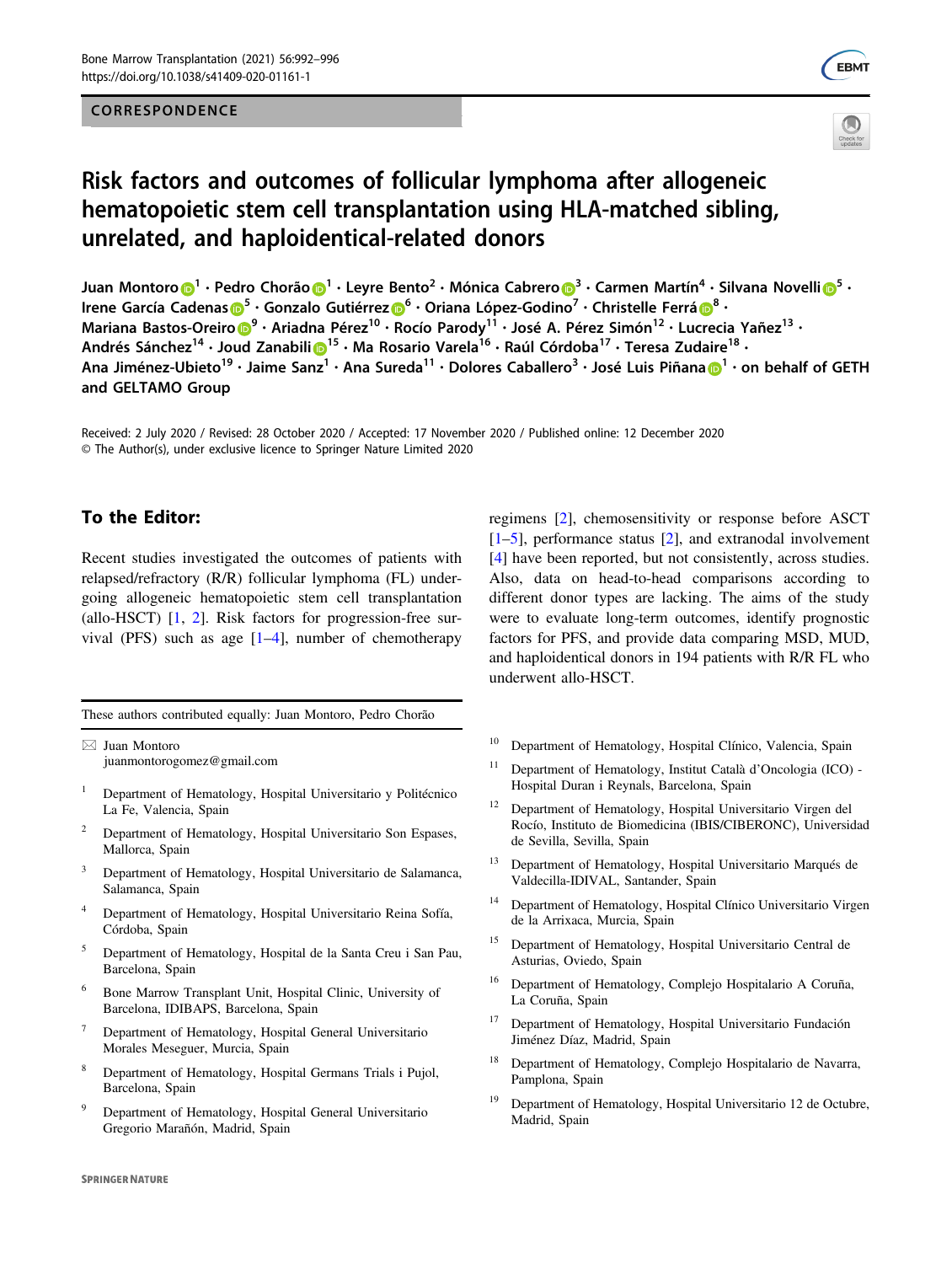Patients with R/R grades 1-3b FL who underwent first allo-HSCT from a MSD, MUD, or haploidentical donor from January 2000 to December 2018 reported to GETH were included. Patients with transformed FL, syngeneic donor, cord blood or mismatched unrelated donor, and ex vivo T cell-depleted grafts were excluded. Chi-square test was used to compare categorical variables and the Wilcoxon test for continuous variables. The probability of acute and chronic GVHD, NRM, and relapse was calculated using the method of cumulative incidence [[6,](#page-4-0) [7](#page-4-0)]. Unadjusted time-to-event analyses were performed using the Kaplan–Meier estimate [[8\]](#page-4-0), and, for comparisons, the log-rank tests [[9\]](#page-4-0). A Cox proportional hazards model or the Fine and Gray method for competing events were used for multivariable analysis [[6\]](#page-4-0). Statistical analyses were performed using R and SPSS.

Patient, disease, and transplant characteristics according to the donor type are summarized in Table [1.](#page-2-0)

The cumulative incidence of grade II–IV and III–IV aGVHD at 274 days after transplantation was 48% (95% CI,41–55%) and 20% (95% CI, 14–26%), respectively. The 3-year cumulative incidence of cGVHD and extensive cGVHD was 40% (95% CI, 33–47%) and 21% (95% CI, 16–27%), respectively.

The cumulative incidence of NRM at 100 days, 1 year, and 9 years was 12% (95% CI, 7–16%), 27% (95% CI, 21–33%), and 39% (95% CI, 31–46%), respectively. The causes of NRM were GVHD ( $n = 27$ ), infections ( $n = 24$ ), secondary malignancies ( $n = 7$ ), SOS ( $n = 4$ ), others ( $n =$ 10), and unknown causes ( $n = 5$ ). Variables associated with increased NRM were: age at transplant >50 (hazard ratio (HR) 2.3, 95% CI, 1.3–4,  $P = 0.002$ ), >3 prior therapy lines (HR 1.8, 95% CI, 1.1–3,  $P = 0.01$ ), high HCT-CI (HR 1.8, 95% CI, 1.1–3.2,  $P = 0.03$ ), and grade III–IV aGVHD (HR 4.3, 95% CI, 2.5–7.5,  $P < 0.001$ ). Based on pretransplant risk factors, four groups with different NRM cumulative incidences at 3 years are differentiated: 16% (95% CI, 7–26%) with 0, 29% (95% CI, 19–40%) with 1, 52% (95% CI, 38–65%) with 2 and 79% (95% CI, 44–100%) with all 3 risk factors at 3 years ( $P < 0.001$ ).

The cumulative incidence of progression/relapse at 9 years was 8% (95% CI, 4–12). The overall PFS, OS, and GRFS at 9-year was 53% (95% CI, 46–61%), 58% (95% CI, 51–66%), and 36% (95% CI,29–43%), respectively.

In multivariable analysis, not achieving complete remission (CR) prior to allo-HSCT (HR 1.7, 95% CI, 1.1–2.7,  $P = 0.02$ ), age > 50 years (HR 2.3, 95% CI, 1.5–3.7, P < 0.001), >3 prior lines of therapy (HR 1.6, 95% CI, 1–2.6,  $P = 0.03$ ) and high HCT-CI (HR 1.8, 95% CI, 1.1–2.9,  $P = 0.02$ ) were independently associated with a lower PFS. Based on these four risk factors, we elaborated a risk model that differentiates three groups with different PFS probabilities (Fig. [1\)](#page-4-0): 26% (95% CI, 9–43%; HR 4.8)

with >2 risk factors, 41% (95% CI, 28–54%; HR 2.5) with 2 and 71% (95% CI, 60-82%; reference) with 0 or 1 risk factor ( $P < 0.001$ ).

Donor type was not associated with any post-transplant outcomes (neutrophil engraftment, aGVHD, cGVHD, NRM, relapse/progression, PFS, OS, and GRFS), except for lower platelet engraftment in the haploidentical cohort (89% vs 98% in MSD and 98% in the MUD,  $P < 0.001$ ).

This study shows that allo-HSCT in R/R FL offers an encouraging long-term PFS and a low relapse/progression incidence, supporting its potential for cure in this heavily pretreated cohort. Nevertheless, this benefit is counterbalanced by a high NRM. Regarding the comparison of donor types, there was no significant impact on survival outcomes.

The long-term PFS indicates that allo-HSCT offers survival with disease control in a high-risk population. Furthermore, age >50 years, non-CR status before allo-HSCT, > 3 prior lines of therapy, and high HCT-CI were associated with worse PFS, underlining the importance of patient's status and disease treatment on allo-HSCT outcomes. Of note, based on these four risk factors we were able to build a risk model that has important implications in determining transplant eligibility, especially in those with >1 risk factor who may benefit from non-transplant approaches.

However, the NRM rate was high. The primary causes of NRM were GHVD and infections, which did not vary significantly across the three different time periods, and are in line with most reports  $[1, 2, 5, 10]$  $[1, 2, 5, 10]$  $[1, 2, 5, 10]$  $[1, 2, 5, 10]$  $[1, 2, 5, 10]$  $[1, 2, 5, 10]$  $[1, 2, 5, 10]$ . Efforts to improve the prevention and management of these problems are clearly required. We show an independent negative effect of high HCT-CI on NRM, confirming its clinical utility to identify patients that may be benefiting from non-transplant treatments. We also identified other variables associated with higher NRM, such as age  $>50$  years,  $>3$  lines of therapy, and grade III–IV aGVHD. It is well-known that aGVHD leads to a high NRM in all lymphoma subtypes [[11\]](#page-4-0), while heavily pretreated patients and age have also been associated with higher mortality [\[1](#page-4-0), [2\]](#page-4-0).

The 9-year cumulative incidence of relapse/progression was very low. Later relapses may yet occur, but the plateau observed suggests that the use of allo-HSCT is curative in this high-risk group. This finding is, however, in contrast with some series  $[1, 2]$  $[1, 2]$  $[1, 2]$ , where relapse ranged from 16 to 36%. Chemotherapy-resistant disease in our cohort is lower than the  $15-25\%$  $15-25\%$  reported  $[1-4, 12]$  $[1-4, 12]$  $[1-4, 12]$  $[1-4, 12]$  $[1-4, 12]$ , which might have contributed to these results. However, the immune-mediated effect of graft-versus-lymphoma is probably the major contributing effect for long-term disease control, which is usually but not necessarily [\[12](#page-4-0)], associated with the development of GVHD. This effect is particularly exploited in the setting of RIC, which represented 88% of the conditioning regimens in our registry.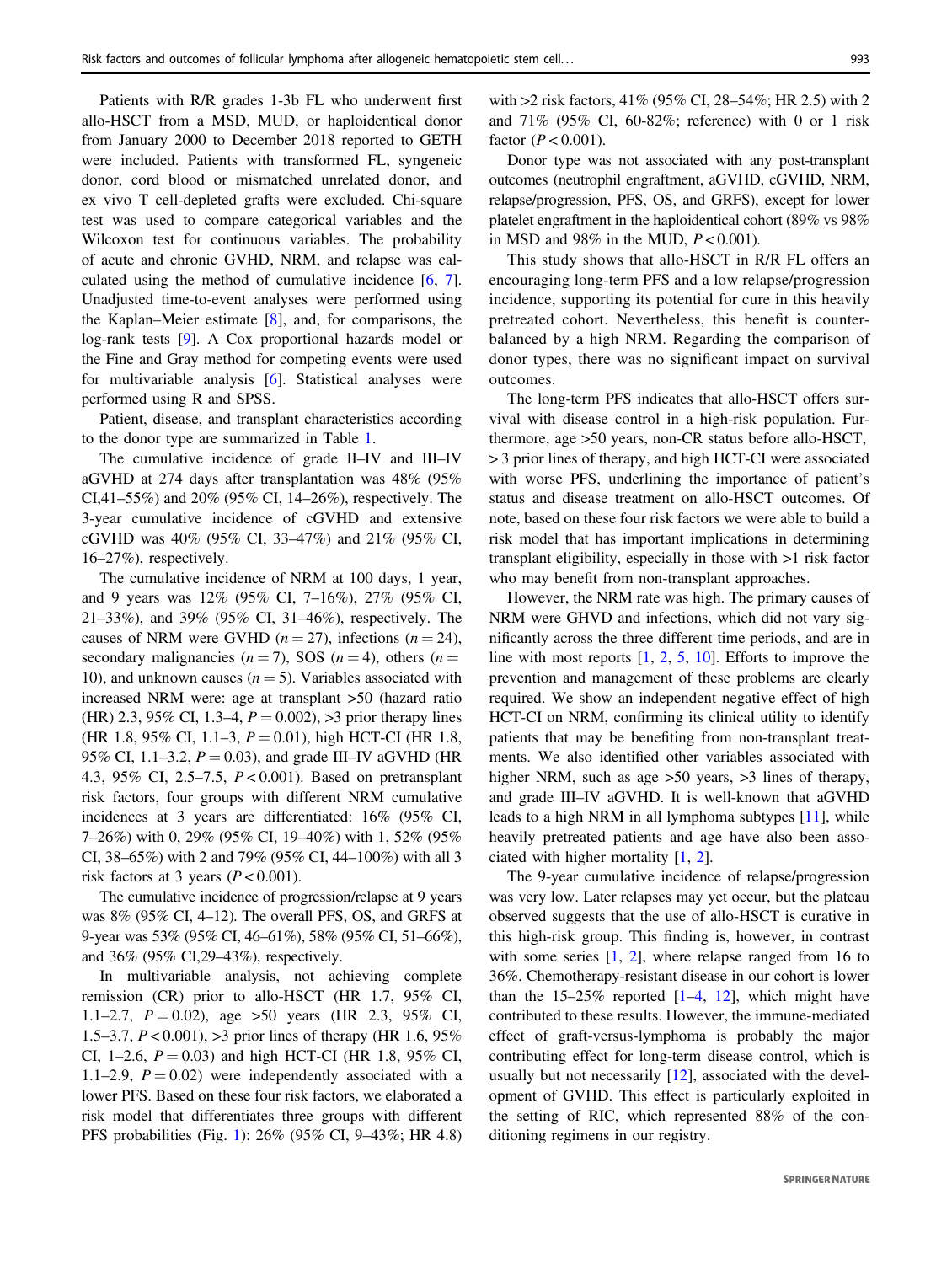<span id="page-2-0"></span>

| Characteristics                                      | OveralL     | <b>MSD</b> | <b>MUD</b>  | Haploidentical | $\boldsymbol{P}$ |
|------------------------------------------------------|-------------|------------|-------------|----------------|------------------|
| Patients, no. (%)                                    | 194 (100)   | 123 (64)   | 47 (24)     | 24(12)         |                  |
| Recipient age in years, median (range)               | $50(29-70)$ | 49 (29-67) | $50(31-70)$ | 55 (39-70)     | 0.01             |
| Male recipient, $n$ (%)                              | 126(65)     | 80 (65)    | 31(66)      | 15(63)         | 0.9              |
| Karnofsky score, n (%)                               |             |            |             |                | 0.04             |
| $<\!\!80$                                            | 9(5)        | 6(5)       | 1(2)        | 2(8)           |                  |
| $\geq 80$                                            | 181 (93)    | 115 (93)   | 44 (94)     | 22 (92)        |                  |
| Missing                                              | 4(2)        | 2(2)       | 2(4)        | 0(0)           |                  |
| Ann-Arbor at diagnosis, $n$ (%)                      |             |            |             |                | 0.6              |
| Stage $1-2$                                          | 20(10)      | 16(13)     | 3(6)        | 1(4)           |                  |
| Stage 3-4                                            | 171 (88)    | 104(85)    | 44 (94)     | 23 (96)        |                  |
| Missing                                              | 3(2)        | 3(2)       | 0(0)        | 0(0)           |                  |
| Histology grade, $n$ (%)                             |             |            |             |                | $0.8\,$          |
| 1                                                    | 44 (23)     | 29 (24)    | 10(21)      | 5(21)          |                  |
| $\boldsymbol{2}$                                     | 54 (28)     | 33 (27)    | 10(21)      | 11(46)         |                  |
| 3a                                                   | 43 (22)     | 29 (24)    | 8(17)       | 6(25)          |                  |
| 3 <sub>b</sub>                                       | 14(7)       | 9(7)       | 4(9)        | 1(4)           |                  |
| Missing                                              | 39 (20)     | 23(18)     | 15(32)      | 1(4)           |                  |
| FLIPI at diagnosis, $n$ (%)                          |             |            |             |                | 0.6              |
| Low                                                  | 25(13)      | 17(14)     | 4(9)        | 4(17)          |                  |
| Intermediate                                         | 42(21)      | 22(18)     | 9(19)       | 11 (46)        |                  |
| High                                                 | 44 (23)     | 26(21)     | 11(23)      | 7(29)          |                  |
| Missing                                              | 83 (43)     | 58 (47)    | 23 (49)     | 2(8)           |                  |
| Number of prior lines, $n$ (%)                       |             |            |             |                | 0.01             |
| 2                                                    | 53 (28)     | 44 (36)    | 7(15)       | 2(8)           |                  |
| 3                                                    | 58 (30)     | 34 (28)    | 15(32)      | 9(38)          |                  |
| >3                                                   | 80(41)      | 43 (36)    | 24(51)      | 13 (54)        |                  |
| Missing                                              | 1(1)        | 0(0)       | 1(2)        | 0(0)           |                  |
| Prior therapies, $n$ (%)                             |             |            |             |                |                  |
| Anti-CD20                                            | 175 (90)    | 108 (88)   | 44 (94)     | 23 (96)        | 0.1              |
| Anthracyclins                                        | 176 (91)    | 108 (88)   | 44 (94)     | 24 (100)       | 0.01             |
| Platinum salts                                       | 116 (60)    | 69 (56)    | 32(68)      | 15(63)         | $0.2\,$          |
| Bendamustine                                         | 53 (27)     | 18(15)     | 15(32)      | 20(83)         | < 0.001          |
| PI3K inhibitor                                       | 8(4)        | 0(0)       | 3(7)        | 5(21)          | < 0.001          |
| Prior autologous HSCT, n (%)                         | 85 (44)     | 41 (33)    | 27(57)      | 17(71)         | < 0.001          |
| PET before HSCT, n (%)                               | 110(57)     | 61 (50)    | 30(64)      | 19 (79)        | 0.009            |
| Years from diagnosis to allo-HSCT,<br>median (range) | $4(1-21)$   | $4(1-21)$  | $5(1-15)$   | $4(1-12)$      | 0.1              |
| Remission status at HSCT, $n$ (%)                    |             |            |             |                | 0.8              |
| CR                                                   | 102(52)     | 65 (53)    | 25(53)      | 12(50)         |                  |
| PR                                                   | 70 (36)     | 45 (37)    | 18 (38)     | 7(29)          |                  |
| NR or PD                                             | 19(10)      | 11(9)      | 3(7)        | 5(21)          |                  |
| Missing                                              | 3(2)        | 2(1)       | 1(2)        | 0(0)           |                  |
| HCT-CI, $n$ (%)                                      |             |            |             |                | 0.9              |
| Low                                                  | 84 (43)     | 5(41)      | 21(45)      | 12(50)         |                  |
| Intermediate                                         | 57 (29)     | 37 (30)    | 14(30)      | 6(25)          |                  |
| High                                                 | 38 (20)     | 22 (18)    | 11(23)      | 5(21)          |                  |
| Missing                                              | 15(8)       | 13(11)     | 1(2)        | 1(4)           |                  |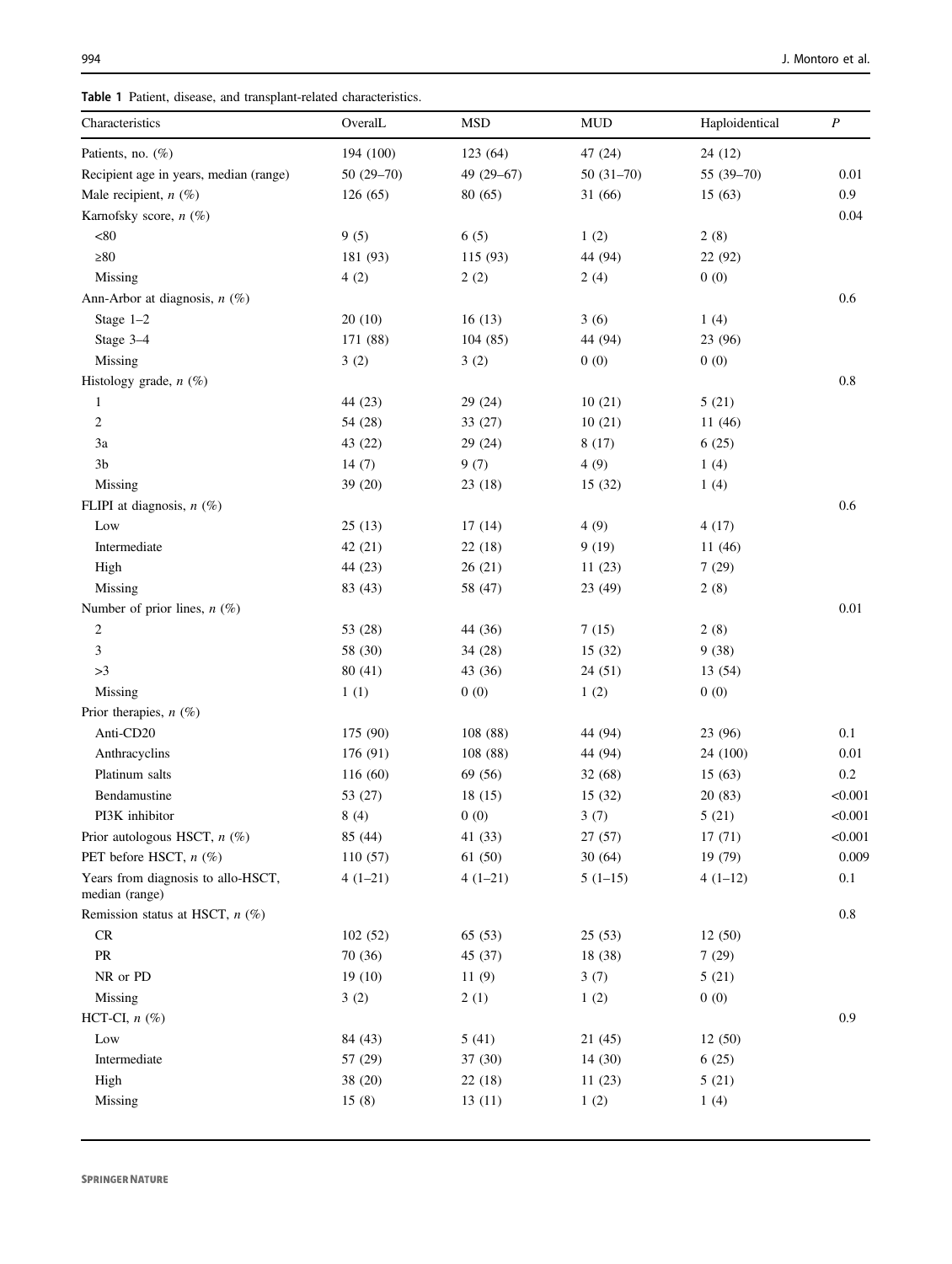| Table 1 (continued)                           |                |                  |              |                |                  |  |  |  |
|-----------------------------------------------|----------------|------------------|--------------|----------------|------------------|--|--|--|
| Characteristics                               | OveralL        | <b>MSD</b>       | <b>MUD</b>   | Haploidentical | $\boldsymbol{P}$ |  |  |  |
| Disease risk index, $n$ (%)                   |                |                  |              |                | 0.1              |  |  |  |
| Low                                           | 172 (89)       | 110 (89)         | 43 (92)      | 19 (79)        |                  |  |  |  |
| Intermediate                                  | 19(10)         | 11(9)            | 3(6)         | 5(21)          |                  |  |  |  |
| Missing                                       | 3(1)           | 2(2)             | 1(2)         | 0(0)           |                  |  |  |  |
| CMV serostatus, $n$ (%)                       |                |                  |              |                | < 0.001          |  |  |  |
| Donor + /recipient +                          | 98 (51)        | 70 (57)          | 13(27)       | 15(63)         |                  |  |  |  |
| $Donor + / recipient -$                       | 20(10)         | 14(11)           | 4(9)         | 2(8)           |                  |  |  |  |
| $Donor$ -/recipient +                         | 51 (26)        | 22(18)           | 26(55)       | 3(12)          |                  |  |  |  |
| Donor-/recipient-                             | 17(9)          | 9(7)             | 4(9)         | 4(17)          |                  |  |  |  |
| Missing                                       | 8(4)           | 8(7)             | 0(0)         | 0(0)           |                  |  |  |  |
| Female donor to male recipient, $n$ (%)       | 48 (25)        | 36(29)           | 5(11)        | 7(29)          | 0.2              |  |  |  |
| Intensity of conditioning regimen,<br>$n(\%)$ |                |                  |              |                | 0.03             |  |  |  |
| <b>RIC</b>                                    | 171 (88)       | 103 (84)         | 44 (94)      | 24 (100)       |                  |  |  |  |
| <b>MAC</b>                                    | 23(12)         | 20(16)           | 3(6)         | 0(0)           |                  |  |  |  |
| Conditioning regimen, $n$ (%)                 |                |                  |              |                | < 0.001          |  |  |  |
| $Flu-Mel \pm TBI$                             | 142 (73)       | 99 (80)          | 41 (88)      | 2(8)           |                  |  |  |  |
| $Cy + TBI$                                    | 9(5)           | 8(7)             | 1(2)         | 0(0)           |                  |  |  |  |
| Flu-Bu-Cy                                     | 12(6)          | 0(0)             | 1(2)         | 11 (46)        |                  |  |  |  |
| <b>TBF</b>                                    | 7(4)           | 2(2)             | 2(4)         | 3(13)          |                  |  |  |  |
| Others                                        | 24 (12)        | 14(11)           | 2(4)         | 8(33)          |                  |  |  |  |
| Campath, $n$ (%)                              | 13(7)          | 9(7)             | 4(9)         | 0(0)           | 0.3              |  |  |  |
| Source of stem cells, $n$ (%)                 |                |                  |              |                | 0.8              |  |  |  |
| Bone marrow                                   | 19(10)         | 12(10)           | 4(9)         | 3(12)          |                  |  |  |  |
| Peripheral blood                              | 175 (90)       | 111 (90)         | 43 (91)      | 21 (88)        |                  |  |  |  |
| GVHD prophylaxis, $n$ (%)                     |                |                  |              |                | < 0.001          |  |  |  |
| $CNI + MTX + /-$ others                       | 103(53)        | 86 (70)          | 14(30)       | 3(12)          |                  |  |  |  |
| $CNI + MMF + /-$ others                       | 44 (23)        | 28 (23)          | 11(24)       | 5(21)          |                  |  |  |  |
| $CNI + / -$ others                            | 2(1)           | $\boldsymbol{0}$ | 2(4)         | 0(0)           |                  |  |  |  |
| $Tac + Siro$                                  | 23(12)         | 8(6)             | 15(32)       | 0(0)           |                  |  |  |  |
| PT-Cy based                                   | 18 (9)         | $\overline{0}$   | 2(4)         | 16(67)         |                  |  |  |  |
| Missing                                       | 4(2)           | 1(1)             | 3(6)         | 0(0)           |                  |  |  |  |
| ATG, $n$ $(\%)$                               | 25(13)         | 12(10)           | 13(28)       | 0(0)           | 0.01             |  |  |  |
| Period of transplant, $n$ (%)                 |                |                  |              |                | < 0.001          |  |  |  |
| 2000-2005                                     | 47 (24)        | 44 (36)          | 3(6)         | 0(0)           |                  |  |  |  |
| 2006-2011                                     | 82 (42)        | 58 (47)          | 23 (49)      | 1(4)           |                  |  |  |  |
| 2012-2018                                     | 65 (34)        | 21 (17)          | 21 (45)      | 23 (96)        |                  |  |  |  |
| Median follow-up, months (range)              | $108(4 - 225)$ | $125(4 - 225)$   | $98(11-165)$ | $39(6 - 83)$   | < 0.001          |  |  |  |

MSD matched sibling donor, MUD matched unrelated donor, allo-HSCT allogeneic hematopoietic stem cell transplantation, CR complete remission, PR partial remission, NR not remission, PD progression disease, HCT-CI hematopoietic cell transplantation-specific comorbidity index, CMV cytomegalovirus, RIC reduced-intensity conditioning, MAC myeloablative conditioning, Flu fludarabine, Mel melphalan, TBI total body irradiation, Cy cyclophosphamide, TBF thiotepa-busulfan-fludarabine, CNI calcineurin inhibitor, MTX methotrexate, MMF mycophenolate mofetil, Tac tacrolimus, Siro sirolimus, PT-Cy post-transplant cyclophosphamide, ATG anti-thymocyte globulin.

We report for the first-time equivalent outcomes across three donor types regarding GVHD, relapse, NRM, and PFS in a real-life clinical setting. Our findings suggest that in the absence of the HLA-identical sibling donor, allo-HSCT should not be delayed by searching for an unrelated donor.

The most rapidly available donor should be chosen, which in most cases is a haploidentical donor. In this sense, it should be considered to refer patients to allo-HSCT before the 4th treatment line, as the NRM increases significantly when patients are transplanted after the 3rd line of therapy.